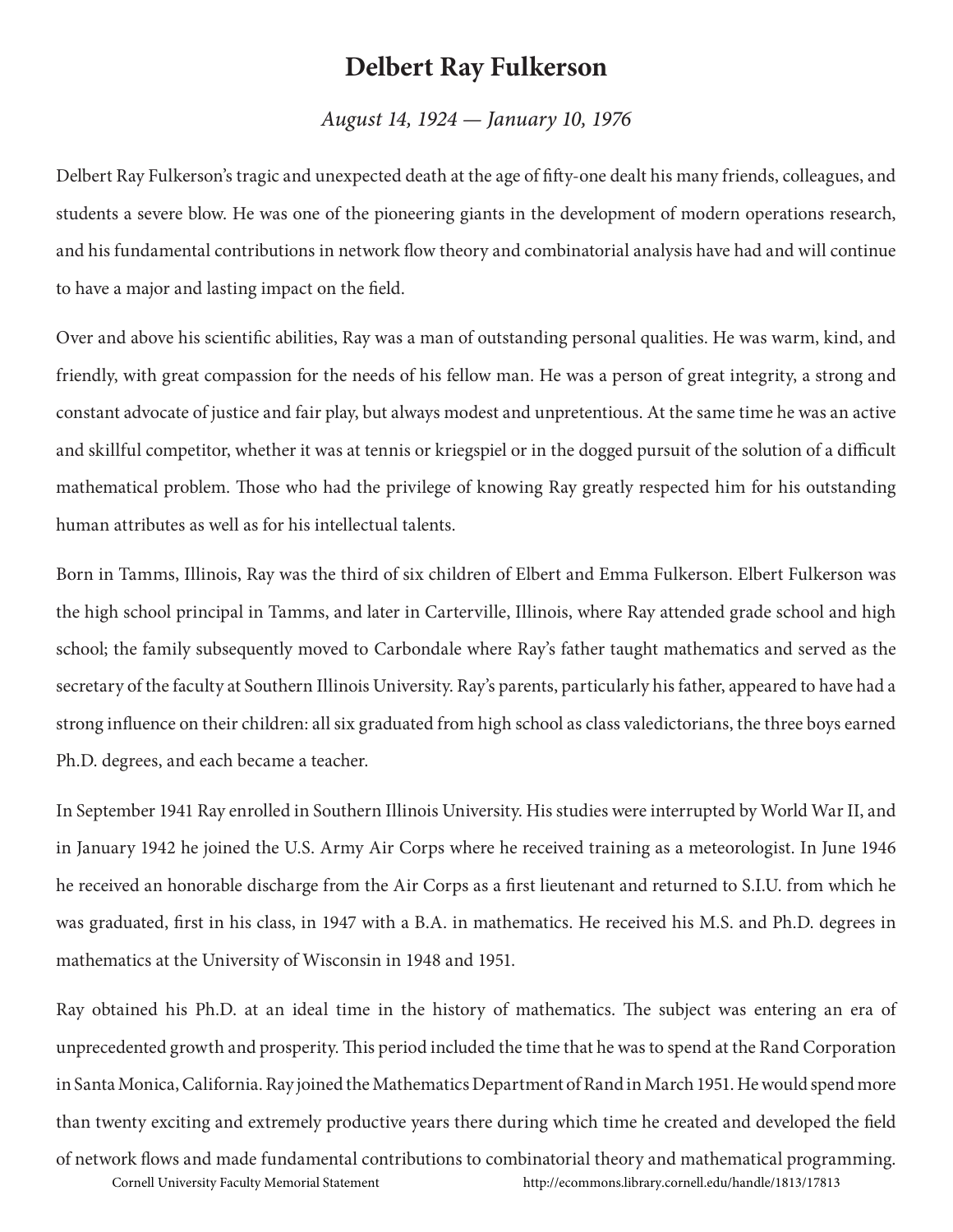Initially he worked on studies in logistics and systems analysis, particularly on algorithms for the solution of transporation and assignment type problems. When Dr. George Dantzig moved to Rand from the Air Force in June 1952, he and Ray became close personal and professional friends, a relationship that would last throughout the years. The resulting collaboration led in 1954 to Ray's first two published papers: the first written with Dantzig solved the problem of finding the least number of tankers required to meet a fixed schedule, and the second, with Dantzig and Dr. Selmer Johnson, solved a forty-nine-city, "traveling salesman" problem; the latter paper received honorable mention for the 1954 Lanchester Prize given by the Operations Research Society of America (ORSA). The interaction between Fulkerson, Dantzig, and later Dr. Lester R. Ford, Jr., led to some fundamental contributions to mathematical programming. In 1956 they developed a primal-dual algorithm for solving linear programs, and later the Ford-Fulkerson work on the column generation technique for multicommodity flow problems led Dantzig to formulate the decomposition principle for linear programming. The celebrated Ford-Fulkerson book on *Flows in Networks*, which appeared in 1962, was an outgrowth of their earlier collaboration, while Ford was at Rand, on a project to evaluate the capacity of the Eastern European rail network. The original problem they solved had been formulated as one involving network flows. The book contains basic research that extended and generalized their earlier work on this problem and is considered the classic in the field; it received honorable mention for the Lanchester Prize of ORSA and has since been translated into French, Japanese, Polish, and Russian. In 1967 Ray was the recipient of one of the Lester R. Ford Awards of the Mathematical Association of America for an expository paper on flows in networks (the award being named for his colleague's father who was also a mathematician).

After the publication of *Flows in Networks*, Ray's research took a turn toward the pure. He wrote more about "graphs" and less about "networks" and began to work on matroid theory and general blocking systems, an abstraction of the dual notions of flows and cuts in a network. This led him to develop the theory of blocking pairs of polyhedra that served to unify a variety of mathematical results involving discrete phenomona and, later, the concept and theory of antiblocking polyhedra.

While at Rand, Ray maintained a variety of contacts with the business and academic world. He consulted at various times for different industrial corporations. In 1958 he taught what was probably the first course in network flow theory, at the University of California, Los Angeles. In 1963 he was visiting professor at the University of California, Berkeley, and in 1966 at Stanford University. In 1968 he was appointed distinguished visitor at the University of Waterloo, Canada, and in 1971 he returned as visiting professor.